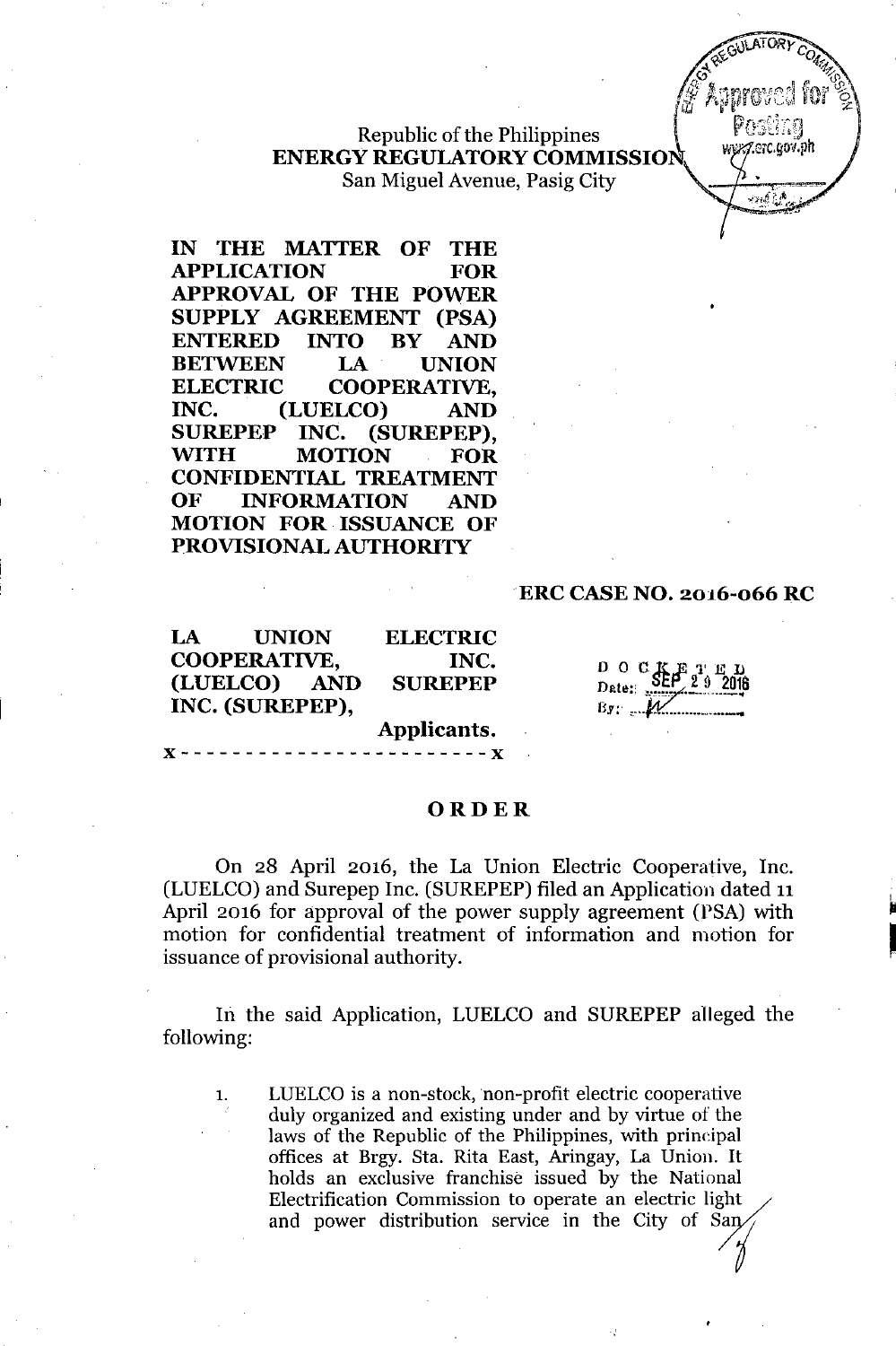Fernando and all the Municipalities in the Province of La Union, namely: Agoo, Aringay, Bacnotan,Bagulin, Balaoan, Bangar, Bauang, Burgos, Caba, Luna, Naguilian, Pugo, Rosario, Sto.Tomas, Tubao, San Gabriel, San Juan, Santol and Sudipen, as well as the Municipality of Sison, in the Province of Pangasinan.

2. SUREPEP is a domestic corporation engaged in renewable energy/power generation, organized and existing under the laws of the Republic of the Philippines, with principal office at Unit 602 OMM Citra Building, San Miguel Avenue, Ortigas Center, Pasig City, Metro Manila.

#### **NATURE OF THE APPLICATION**

3. Pursuant to Rule 20 (B) of the ERC Rules of Practice and Procedure ("ERC Rules"), and other pertinent rules and regulations, this Application is being submitted to this Honorable Commission for its due consideration and approval of the Power Supply Agreement ("PSA") executed by between LUELCO and SUREPEP.

#### **STATEMENT OF FACTS**

- 4. LUELCO currently sources eighty-four percent (84%) of its electricity requirements for distribution to its customers from the GNPower Mariveles Coal Plant Ltd. Co. (GNPower) and the remaining sixteen percent (16%) from the Wholesale Electricity Spot Market (WESM).
- 5. The volatility of the prices in the sport market unduly exposes LUELCO to higher generation cost.
- 6. LUELCO has entered into power supply contracts with the Tubao Mini Hydro Electric Corporation (TMHEC) and AES, Phils. Inc., but the latters' supplies are expected to commence only by December 2017 and 2019, respectively.
- 7. Further, it is expected that the energy requirements of LUELCO's customers will significantly increase in the next few years as demonstrated by its Distribution Development Plan (DDP). Presented below is LUELCO's LUELCO's customers will significantly next few years as demonstrated<br>Development Plan (DDP). Presente<br>supply-demand scenario, *to wit:*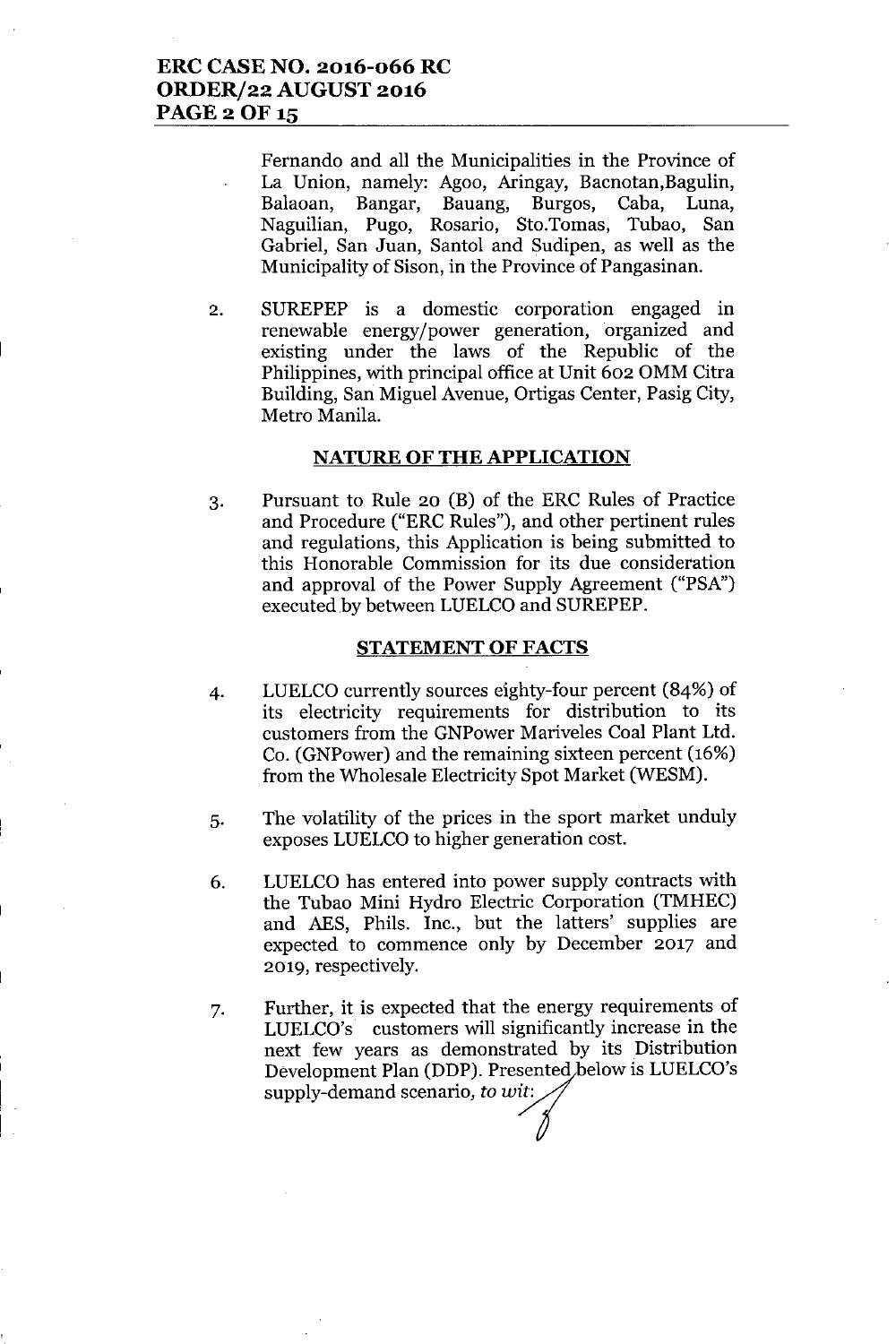# ERC CASE NO. 2016-066 RC ORDER/22 AUGUST 2016 PAGE 3 OF 15

|                     | <b>Historical</b> |       |       | Forecasted |       |       |       |       |
|---------------------|-------------------|-------|-------|------------|-------|-------|-------|-------|
|                     | 2013              | 2014  | 2015  | 2016       | 2017  | 2018  | 2019  | 2020  |
| Peak                |                   |       |       |            |       |       |       |       |
| Demand              | 32.95             | 34.60 | 37.75 | 37.95      | 41.05 | 44.42 | 48.01 | 51.80 |
| (MW)                |                   |       |       |            |       |       |       |       |
| <b>Suppliers:</b>   |                   |       |       |            |       |       |       |       |
| GNPower             |                   |       |       |            |       |       |       |       |
| (MW)                | 27.00             | 27.00 | 27.00 | 27.00      | 27.00 | 27.00 | 27.00 | 27.00 |
| AES, Phils.         |                   |       |       |            |       |       | 8.00  | 8.00  |
| <b>TMHEC</b>        |                   |       |       |            | 1.00  | 1.00  | 1.20  | 1.50  |
| <b>Total Supply</b> |                   | 27.00 | 27.00 | 27.00      | 28.00 | 28.00 | 36.20 | 36.50 |
| (MW)                | 27.00             |       |       |            |       |       |       |       |
| Deficit (MW)        | 5.95              | 7.60  | 10.75 | 10.95      | 13.05 | 16.42 | 11.81 | 15.30 |

- 8. SUREPEP, which was putting up a Biomass Combined Heat and Power Generation Facility within LUELCO's franchise area, offered to sell to LUELCO available energy to be generated from the plant.
- 9. Mindful of the volatile prices in the spot market, LUELCO's increasing load requirements and the need for additional power suppliers that could supply its requirements at the earliest possible time, LUELCO started negotiations with SUREPEP, and eventually accepted its offer.
- 10. Accordingly, on 01 July 2015, LUELCOand SUREPEP executed a Power Supply Agreement ("PSA"), subject of the instant Application.

### THE POWER GENERATION FACILITY

- 11. In order to supply power under the PSA, SUREPEP has financed, built, constructed, developed and operates a Biomass Combined Heat and Power generation facility at Brgy. Udiao, Rosario, La Union, in partnership with the Pepsi Cola Products Philippines, Inc.
- 12. The Power Plant generation facility shall be interconnected through the 13.2 kV distribution line system of LUELCO.

\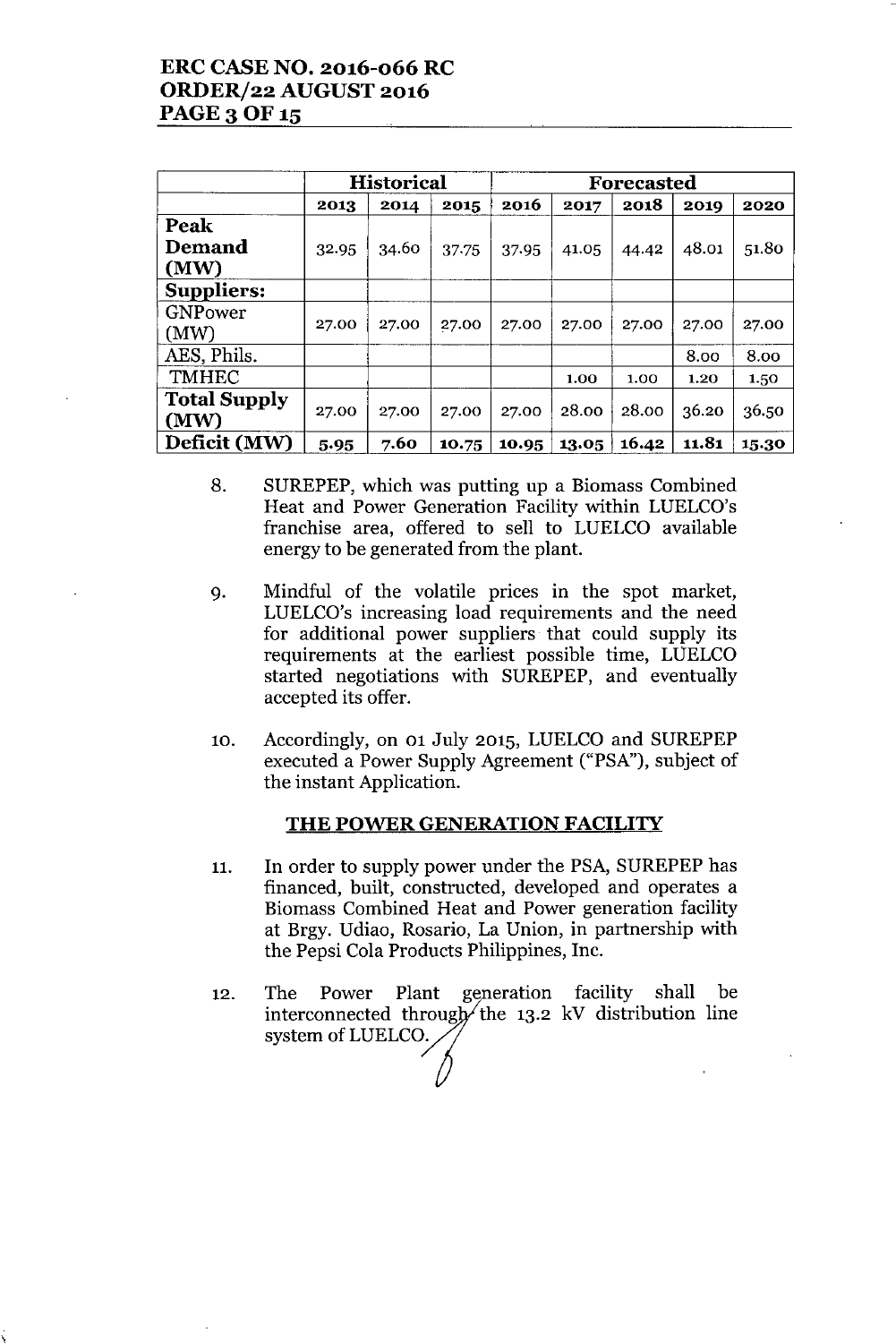#### **SALIENT FEATURES OF THE POWER SUPPLY AGREEMENT**

13. The PSA between LUELCO and SUREPEP has the following salient provisions, *to wit:*

### "ARTICLE 2 **EFFECTIVE DATE AND COMMERCIAL OPERATION DATE**

#### xxx

2.3 The target Commercial Operation Date (COD) is AUGUST 1, 2015, all the requirements under *Article* 2.2 *shall have* been met, and the Supplier shall have notified the Customer in writing of this date.

#### ARTICLE 3 **TERM**

- 3.1 The Term of this Agreement shall be fifteen (15) years from the Commercial Operation Date, unless extended or revised by mutual written agreement by the Parties.
- 3.2 This Agreement may be renewed by written agreement between the Parties not later than sixty (60) days prior to the expiration of the Term.

#### ARTICLE 4 **SUPPLY OF ELECTRIC POWER**

4.1 The Parties agree to the supply of electric power as indicated below:

> Contracted Demand: 350 kW Average Contracted Energy : 233,000 KWH/month more or less, the Customer will take all the KWH generated by the Supplier within the Contracted Demand.

#### **ARTICLE**<sub>5</sub> **OUTAGE ALLOWANCE**

5.1 The Supplier shall have an Outage Allowance of eight hundred seventy six (876) hours per Contract Year during the term of this Contract.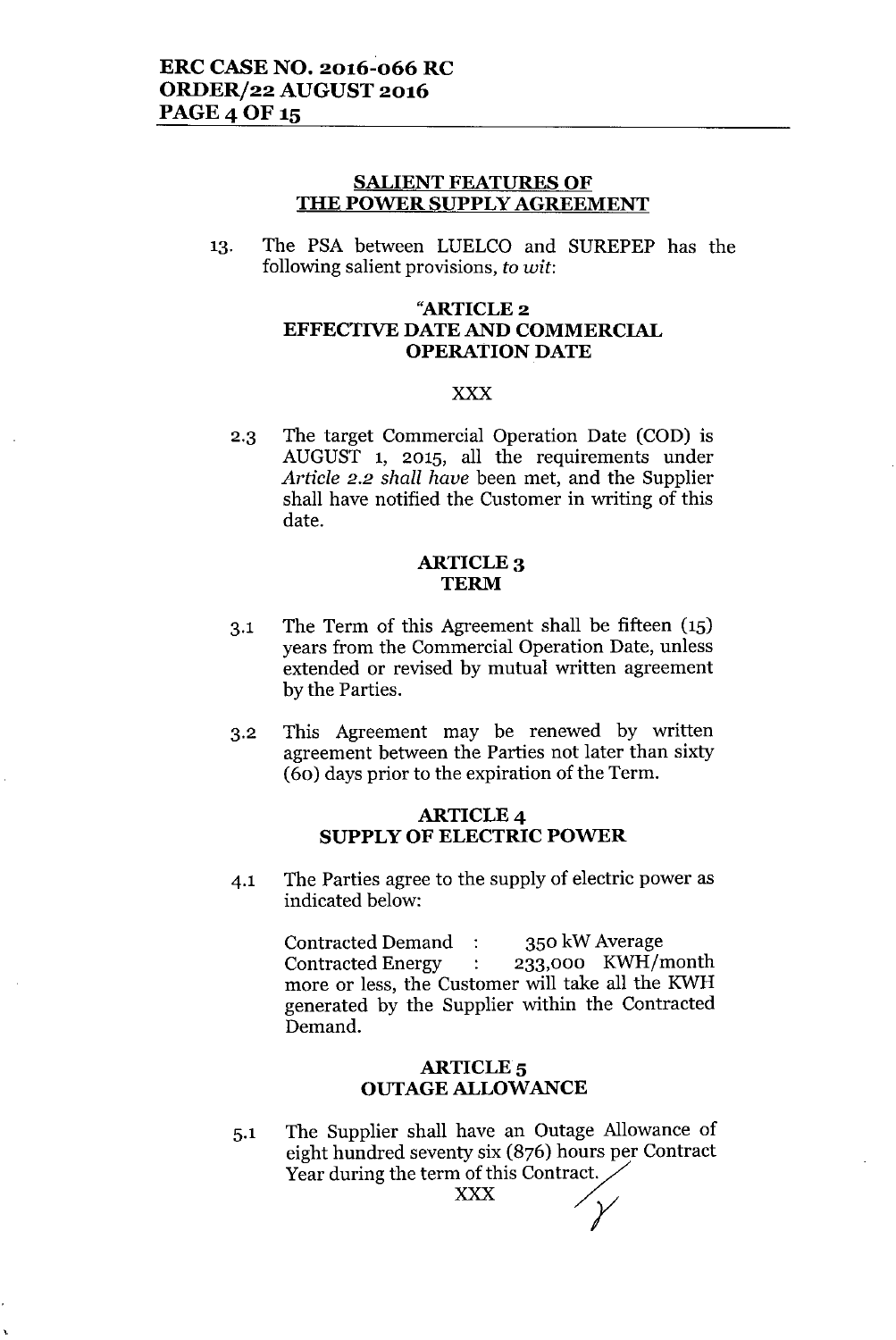### ARTICLE 6 CHARGES AND ADJUSTMENT

- 6.1 The Generation Charge shall be Five Pesos per kilowatt-hour (5.00Peso/kWh).Any disallowance of the generation charge or any component thereof, for recovery from end-users, shall be for the sole account of the Supplier and shall not prejudice the Customer.
- 6.2 Customer shall be liable for and pay (i) any taxes (including value-added tax, if any), fees, charges, levies (including but not limited to Universal Charge) and imposts imposed or assessed by any Governmental Authority on or in connection with the purchase and sale of electricity and/or payments due to Supplier hereunder, and (ii) any new taxes, fees, charges, levies and imposts (including any increase in the rate or amount thereof after but excluding income taxes) imposed on Supplier after Effective Date. That is if such taxes, fees, charges, levies and imposts ate approved by ERC as pass on charges.
- 6.3 The Generation Charge shall be adjusted annually based on the Consumer Price Index or Inflation Rate declared by NEDA for the previous year. The price adjustment shall be effective on the first billing month of the succeeding year."

#### RATE IMPACT

14. LUELCO considered the impact of the PSA on its effective rates taking into account the other suppliers of electricity in its franchise area. The Tables below summarize the rate impact of the-PSA:

Table I. Combined Generation Rate from the projected load allocations (2017-2021) with current and prospective suppliers (kWh) without SUREPEP

| <b>Supplier</b> | kW     | Load<br><b>Factor</b> % | <b>BCQ/WESM</b><br>Purchased, kWh | <b>Energy Cost, PhP</b> | <b>Basic</b><br>Rate<br>PhP/<br>kWh |
|-----------------|--------|-------------------------|-----------------------------------|-------------------------|-------------------------------------|
| GNPower         | 27,000 | 56.00%                  | 632,390,767.45                    | 3,011,822,177.56        | 4.7626                              |
| <b>TMHEC</b>    | 1,500  | 3.11%                   | 43,449,600.00                     | 218,886,049.92          | 5.0377                              |
| AES             | 8,000  | 16.59%                  | 210,240,000.00                    | 788,294,880.00          | 3.7495                              |
| <b>WESM</b>     | 11,713 | 24.29%                  | 243,149,377.55                    | 1,328,133,171.59        | 5.4622                              |
| <b>Total</b>    | 48,213 | 100.00%                 | 1,129,229,745.00                  | 5,347,136,279.06        | 4.7352                              |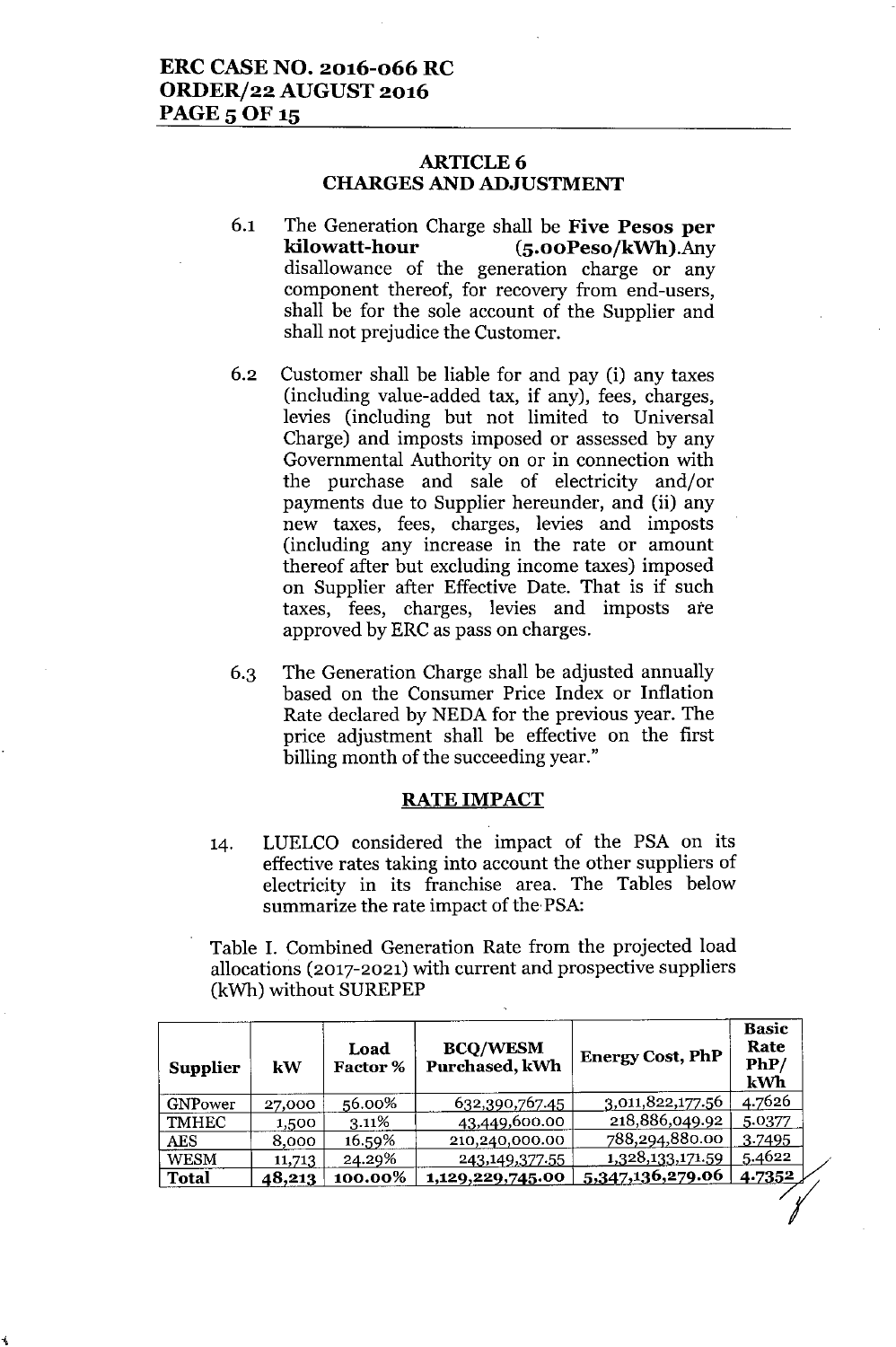# ERC CASE NO. 2016-066 RC ORDER/22 AUGUST 2016 **PAGE 6 OF 15**

Table II. Combined Generation Rate from the projected load allocations (2017-2021) with current and prospective suppliers (kWh) and SUREPEP

| <b>Supplier</b> | kW     | Load<br><b>Factor %</b> | <b>BCQ/WESM</b><br>Purchased, kWh | <b>Energy Cost,</b><br>PhP | <b>Basic</b><br>Rate<br>PhP/kWh |
|-----------------|--------|-------------------------|-----------------------------------|----------------------------|---------------------------------|
| <b>GNPower</b>  | 27,000 | 56.00%                  | 632,390,767.45                    | 3,011,822,177.56           | 4.7626                          |
| TMHEC           | 1,500  | 3.11%                   | 43,449,600.00                     | 218,886,049.92             | 5.0377                          |
| <b>SUREPEP</b>  | 350    | 0.73%                   | 13,980,000.00                     | 69,900,000.00              | 5.0000                          |
| <b>AES</b>      | 8,000  | 16.59%                  | 210,240,000.00                    | 788,294,880.00             | 3.7495                          |
| <b>WESM</b>     | 11,363 | 23.57%                  | 229,169,377.55                    | 1,251,771,463.71           | 5.4622                          |
| <b>Total</b>    | 48,213 | 100.00%                 | 1,129,229,745.00                  | 5,340,674,571.18           | 4.7295                          |

15. Based on the computation, there will be a projected decrease in the generation rate of Phpo.0057/kWh in case the PSA with SUREPEP is approved and the current and other prospective suppliers will be supplying power starting on 2017 to 2021.

### RELATED INFORMATION

16. In support of the instant Application and in compliance with the documentary requirements of the Honorable Commission as provided under Article VI, Section 2 of the "Guidelines for the Recovery of Costs for the Generation Component by Distribution Utilities" as well as the pre-filing requirements mandated under Rule 6, Sections 2 to 4 of the ERC Rules of Practice and Procedure, Applicants are submitting the attached documents which are made integral parts hereof, as follows:

| <b>ANNEX</b>            | <b>NATURE OF DOCUMENT</b>                                                                     |
|-------------------------|-----------------------------------------------------------------------------------------------|
| $A$ to $A-1$            | LUELCO's Articles of Incorporation and By-Laws                                                |
| B.                      | LUELCO's Certificate of Franchise issued by the National<br><b>Electrification Commission</b> |
|                         | LUELCO's Certificate of Registration with the National                                        |
| C                       | <b>Electrification Administration</b>                                                         |
| D                       | SUREPEP Certificate of Registration with the SEC                                              |
| E                       | SUREPEP Articles of Incorporation and By-Laws                                                 |
| $\overline{\mathrm{F}}$ | <b>SUREPEP Latest General Information Sheet</b>                                               |
| G                       | <b>SUREPEP Latest Audited Financial Statements</b>                                            |
| H                       | <b>SUREPEP Plant Description</b>                                                              |
| I                       | <b>BOI Registration for SUREPEP Power Plant</b>                                               |
| $\mathbf{J}$            | DENR Environmental Compliance Certificate (ECC) issued to                                     |
|                         | <b>SUREPEP</b>                                                                                |
| K                       | DOE Certificate of Endorsement issued to SUREPEP                                              |
|                         | Documents in relation to SUREPEP's pending application                                        |
|                         |                                                                                               |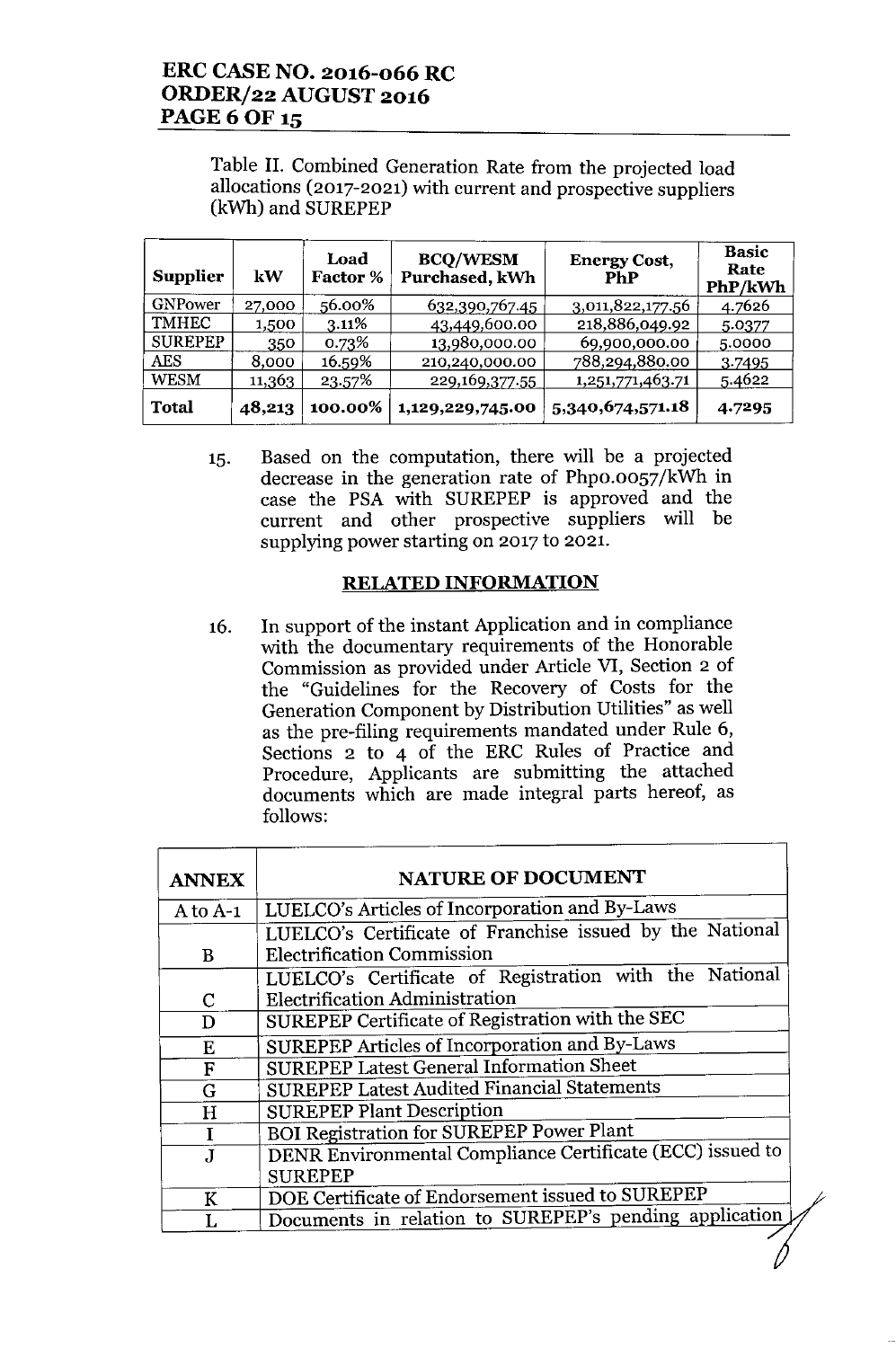# **ERC CASE NO. 2016-066 RC ORDER/22 AUGUST 2016 PAGE 7 OF 15**

I

| M<br>Power Supply Agreement (PSA) between LUELCO and<br><b>SUREPEP</b><br>N<br>Board Resolution approving the PSA<br>LUELCO<br>with<br><b>SUREPEP</b><br>Board Resolution approving the PSA with<br><b>SUREPEP</b><br><b>LUELCO</b><br>$\mathbf O$<br>$\overline{P}$<br><b>SUREPEP's Project Cost</b><br>SUREPEP's Cash Flow (Financial Projections) with<br>Sources of Funds/Financial Plans (Page 1);<br>Q<br>Basis of Purchased Power Rates (Page 7);<br>Loan Agreement with Financial Institution<br>(All Confidential)<br>Sworn Statement on SUREPEP's Fuel Procurement Process<br>$\mathbf R$<br>$\overline{\mathbf{S}}$<br>LUELCO's DDP Summary<br>T<br>LUELCO's Average Daily Load Curve<br>$\overline{\mathtt{U}}$<br><b>LUELCO's Procurement Process</b><br>$\overline{\text{v}}$<br>LUELCO's Latest Audited Financial Statements<br>Transmission Service Agreement between LUELCO<br>W<br>and NGCP<br>Alternative Demand Side Management program that could be<br>X<br>implemented by LUELCO if approved by the ERC<br>$\mathbf Y$<br>Rate Impact Analysis<br>Judicial Affidavit in Support of the Motion for Issuance of a<br>$\overline{\mathbf{z}}$<br><b>Provisional Authority</b><br>Proof of furnishing copies of the Application to the concerned<br>AA and<br>local legislative bodies in the applicants' franchise area/main<br>series<br>office<br>Publication of the Application in a newspaper of general<br>BB and<br>in LUELCO's franchise area or<br>where it<br>series<br>circulation | with the ERC for issuance of a Certificate of Compliance<br>(COC) |
|------------------------------------------------------------------------------------------------------------------------------------------------------------------------------------------------------------------------------------------------------------------------------------------------------------------------------------------------------------------------------------------------------------------------------------------------------------------------------------------------------------------------------------------------------------------------------------------------------------------------------------------------------------------------------------------------------------------------------------------------------------------------------------------------------------------------------------------------------------------------------------------------------------------------------------------------------------------------------------------------------------------------------------------------------------------------------------------------------------------------------------------------------------------------------------------------------------------------------------------------------------------------------------------------------------------------------------------------------------------------------------------------------------------------------------------------------------------------------------------------------------------|-------------------------------------------------------------------|
|                                                                                                                                                                                                                                                                                                                                                                                                                                                                                                                                                                                                                                                                                                                                                                                                                                                                                                                                                                                                                                                                                                                                                                                                                                                                                                                                                                                                                                                                                                                  |                                                                   |
|                                                                                                                                                                                                                                                                                                                                                                                                                                                                                                                                                                                                                                                                                                                                                                                                                                                                                                                                                                                                                                                                                                                                                                                                                                                                                                                                                                                                                                                                                                                  |                                                                   |
|                                                                                                                                                                                                                                                                                                                                                                                                                                                                                                                                                                                                                                                                                                                                                                                                                                                                                                                                                                                                                                                                                                                                                                                                                                                                                                                                                                                                                                                                                                                  |                                                                   |
|                                                                                                                                                                                                                                                                                                                                                                                                                                                                                                                                                                                                                                                                                                                                                                                                                                                                                                                                                                                                                                                                                                                                                                                                                                                                                                                                                                                                                                                                                                                  |                                                                   |
|                                                                                                                                                                                                                                                                                                                                                                                                                                                                                                                                                                                                                                                                                                                                                                                                                                                                                                                                                                                                                                                                                                                                                                                                                                                                                                                                                                                                                                                                                                                  |                                                                   |
|                                                                                                                                                                                                                                                                                                                                                                                                                                                                                                                                                                                                                                                                                                                                                                                                                                                                                                                                                                                                                                                                                                                                                                                                                                                                                                                                                                                                                                                                                                                  |                                                                   |
|                                                                                                                                                                                                                                                                                                                                                                                                                                                                                                                                                                                                                                                                                                                                                                                                                                                                                                                                                                                                                                                                                                                                                                                                                                                                                                                                                                                                                                                                                                                  |                                                                   |
|                                                                                                                                                                                                                                                                                                                                                                                                                                                                                                                                                                                                                                                                                                                                                                                                                                                                                                                                                                                                                                                                                                                                                                                                                                                                                                                                                                                                                                                                                                                  |                                                                   |
|                                                                                                                                                                                                                                                                                                                                                                                                                                                                                                                                                                                                                                                                                                                                                                                                                                                                                                                                                                                                                                                                                                                                                                                                                                                                                                                                                                                                                                                                                                                  |                                                                   |
|                                                                                                                                                                                                                                                                                                                                                                                                                                                                                                                                                                                                                                                                                                                                                                                                                                                                                                                                                                                                                                                                                                                                                                                                                                                                                                                                                                                                                                                                                                                  |                                                                   |
|                                                                                                                                                                                                                                                                                                                                                                                                                                                                                                                                                                                                                                                                                                                                                                                                                                                                                                                                                                                                                                                                                                                                                                                                                                                                                                                                                                                                                                                                                                                  |                                                                   |
|                                                                                                                                                                                                                                                                                                                                                                                                                                                                                                                                                                                                                                                                                                                                                                                                                                                                                                                                                                                                                                                                                                                                                                                                                                                                                                                                                                                                                                                                                                                  |                                                                   |
|                                                                                                                                                                                                                                                                                                                                                                                                                                                                                                                                                                                                                                                                                                                                                                                                                                                                                                                                                                                                                                                                                                                                                                                                                                                                                                                                                                                                                                                                                                                  |                                                                   |
|                                                                                                                                                                                                                                                                                                                                                                                                                                                                                                                                                                                                                                                                                                                                                                                                                                                                                                                                                                                                                                                                                                                                                                                                                                                                                                                                                                                                                                                                                                                  |                                                                   |
|                                                                                                                                                                                                                                                                                                                                                                                                                                                                                                                                                                                                                                                                                                                                                                                                                                                                                                                                                                                                                                                                                                                                                                                                                                                                                                                                                                                                                                                                                                                  |                                                                   |
|                                                                                                                                                                                                                                                                                                                                                                                                                                                                                                                                                                                                                                                                                                                                                                                                                                                                                                                                                                                                                                                                                                                                                                                                                                                                                                                                                                                                                                                                                                                  |                                                                   |
|                                                                                                                                                                                                                                                                                                                                                                                                                                                                                                                                                                                                                                                                                                                                                                                                                                                                                                                                                                                                                                                                                                                                                                                                                                                                                                                                                                                                                                                                                                                  |                                                                   |
|                                                                                                                                                                                                                                                                                                                                                                                                                                                                                                                                                                                                                                                                                                                                                                                                                                                                                                                                                                                                                                                                                                                                                                                                                                                                                                                                                                                                                                                                                                                  |                                                                   |
|                                                                                                                                                                                                                                                                                                                                                                                                                                                                                                                                                                                                                                                                                                                                                                                                                                                                                                                                                                                                                                                                                                                                                                                                                                                                                                                                                                                                                                                                                                                  |                                                                   |
|                                                                                                                                                                                                                                                                                                                                                                                                                                                                                                                                                                                                                                                                                                                                                                                                                                                                                                                                                                                                                                                                                                                                                                                                                                                                                                                                                                                                                                                                                                                  |                                                                   |
|                                                                                                                                                                                                                                                                                                                                                                                                                                                                                                                                                                                                                                                                                                                                                                                                                                                                                                                                                                                                                                                                                                                                                                                                                                                                                                                                                                                                                                                                                                                  |                                                                   |
|                                                                                                                                                                                                                                                                                                                                                                                                                                                                                                                                                                                                                                                                                                                                                                                                                                                                                                                                                                                                                                                                                                                                                                                                                                                                                                                                                                                                                                                                                                                  |                                                                   |
|                                                                                                                                                                                                                                                                                                                                                                                                                                                                                                                                                                                                                                                                                                                                                                                                                                                                                                                                                                                                                                                                                                                                                                                                                                                                                                                                                                                                                                                                                                                  |                                                                   |
|                                                                                                                                                                                                                                                                                                                                                                                                                                                                                                                                                                                                                                                                                                                                                                                                                                                                                                                                                                                                                                                                                                                                                                                                                                                                                                                                                                                                                                                                                                                  |                                                                   |
|                                                                                                                                                                                                                                                                                                                                                                                                                                                                                                                                                                                                                                                                                                                                                                                                                                                                                                                                                                                                                                                                                                                                                                                                                                                                                                                                                                                                                                                                                                                  | principally operates, with Affidavit of Publication               |

### **ALLEGATIONS IN SUPORT OF THE MOTION FOR CONFIDENTIAL TREATMENT OF INFORMATION**

- 17. Invoking the provisions of Rule 4 of the ERC Rules of Practice and Procedure, SUREPEP respectfully moves for the confidential treatment of the information contained in Annex "Q" (SUREPEP's Cash Flow (Financial Projections) with Sources of Funds/Financial Plans (Page 1); Basis of Purchased Power Rates (Page 7) and Loan Agreement with Financial Institution).
- 18. SUREPEP is a company which considers the exploration of additional potential projects all over the Philippines for the operation, maintenance or administration of power plants similar to the plant involved in the instant application. As such, it has valuable proprietary interest,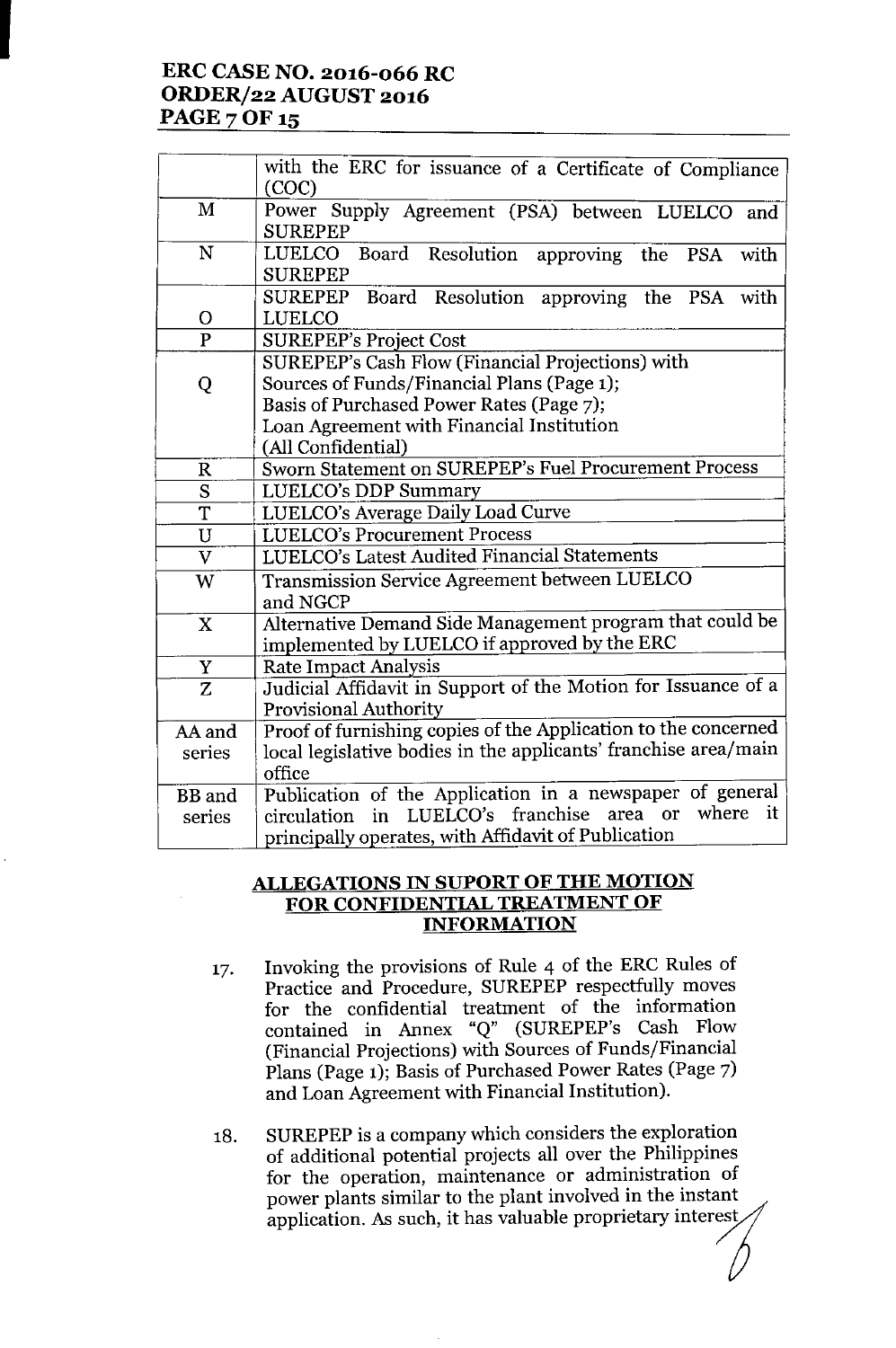in securing the confidentiality of the foregoing information particularly from existing and potential competitors in the power generation sector. Public exposure of these sensitive information/data, particularly the full details thereof, could give these parties a competitive advantage over SUREPEP as they would have the opportunity and ability to utilize the ingenuity involved in the computations in arriving at the data/information sought to be protected.

### **ALLEGATIONS IN SUPPORT OF THE MOTION FOR ISSUANCE OF A PROVISIONAL AUTHORITY**

- 19. As stated above, sixteen percent (16%) of LUELCO's power requirements is currently being sourced from the Wholesale Electricity Spot Market (WESM).
- 20. The volatility of the prices in the sport market unduly exposes LUELCO to higher generation cost.
- 21. The power supply from SUREPEP will partly address the foregoing predicament, which could be immediately implemented once the Honorable Commission issues a provisional approval of the PSA while the instant application is pending, and LUELCO's customers shall, at the soonest possible time, benefit from the lower generation cost.
- 22. Hence, Applicants respectfully move for the provisional approval of the instant Application pursuant to Rule 14 of the ERC Rules of Practice and Procedure.

#### **PRAYER**

**WHEREFORE,** premises considered, Applicants LUELCO and SUREPEP most respectfully pray of the Honorable Commission, that:

- 1. Upon filing hereof, an Order be immediately issued (a) treating Annex "Q" and the information contained therein as confidential, (b) directing its non-disclosure pursuant to Rule 4 of the ERC Rules of Practice and Procedure, and (c) prescribing the guidelines for the protection thereof.
- 2. Upon initial review of the Application and pending trial on the merits, a provisional approval of the PSA as well as a provisional authority to LUELCO to recover from<br>its customers the full amount of the fees and charges its customers the full amount of the fees and charges under the PSA, be issued.  $\angle$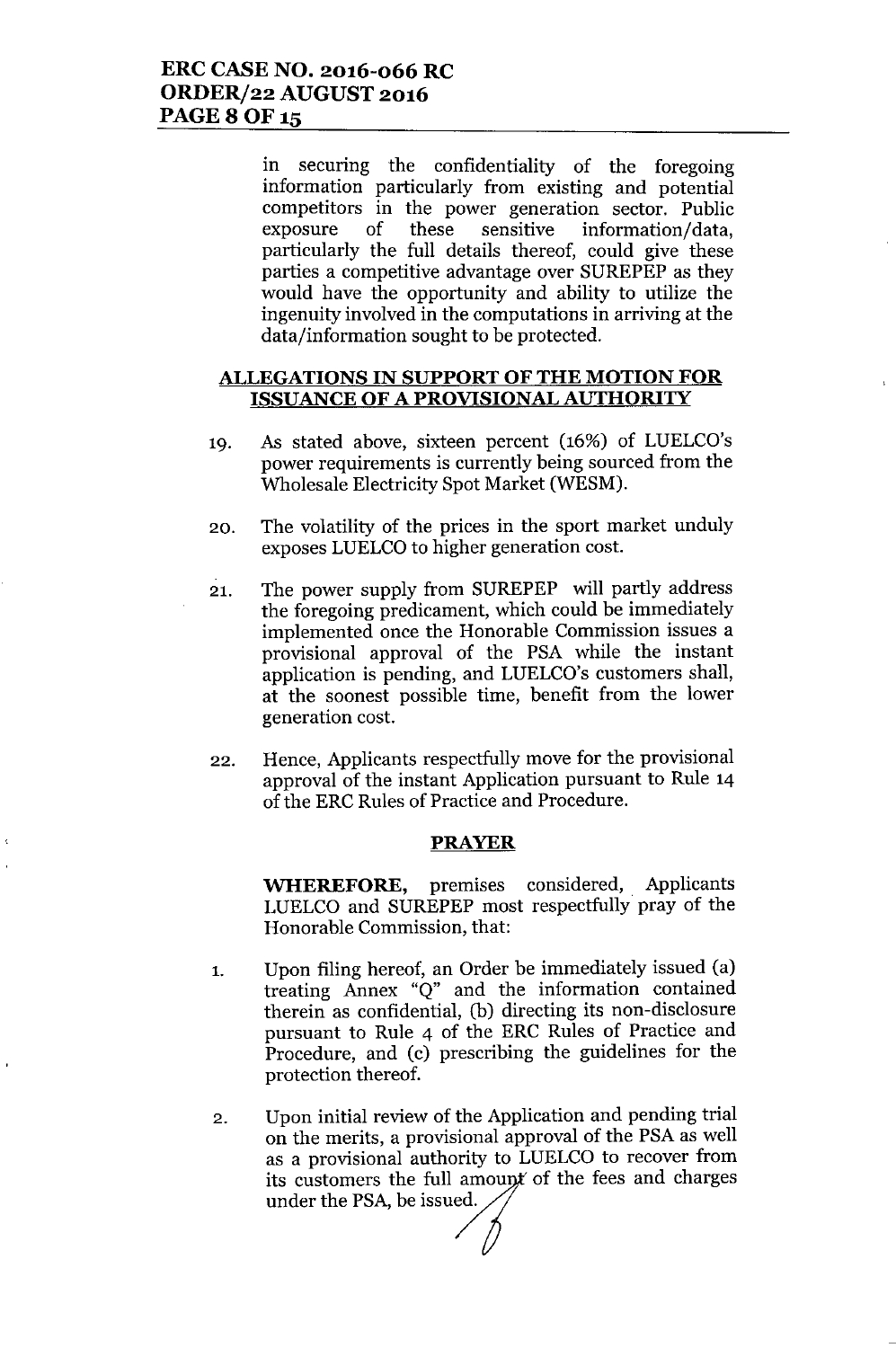3. After due notice and hearing, a Decision be issued approving the PSA between LUELCO and SUREPEP, and authorizing LUELCO to recover from its customers the full amount of the fees and charges under the PSA.

> Applicants likewise pray for such other reliefs that may be just and equitable under the premises.

Finding the said Application sufficient in form and substance with the required fees having been paid, the same is hereby set for determination of compliance with the jurisdictional requirements, Expository Presentation, Pre-trial Conference, and presentation of evidence on **22 November 2016 (Tuesday) at ten o'clock in the morning (10:00 A.M.) at LUELCO'sMain Office in Barangay Sta. Rita East, Aringay, La Union.**

LUELCO and SUREPEP are hereby directed to cause the publication of the attached Notice of Public Hearing in two (2) newspapers of nationwide circulation in the Philippines at their own expense, twice (2X) within two (2) successive weeks, the dates of publication not being less than seven (7) days apart, with the date of last publication made not later than ten (10) days before the date of the scheduled initial hearing. They are also directed to inform the consumers within the franchise area of LUELCO , by any other means available and appropriate, of the filing of the instant Application, its reasons therefor, and of the scheduled hearing thereon.

Let copies of the Application, this Order and the attached Notice of Public Hearing be furnished the Office of the Solicitor General (OSG), the Commission on Audit (COA), and the Committees on Energy of both Houses of Congress. They are hereby requested, if they so desire, to send their duly authorized representatives at the scheduled hearing. .

Likewise, let copies of this Order and the attached Notice of Public Hearing be furnished the Offices of the Provincial Governors, the City and Municipal Mayors, and the Local Government Unit (LGU) Legislative Bodies within LUELCO's franchise area for the appropriate posting thereof on their respective bulletin boards.

LUELCO and SUREPEP are hereby directed to furnish all those making requests therefor with copies of the Application and its attachments, subject to reimbursement of reasonable photocopying costs.

 $\mathcal{O}_{\mathcal{A}}$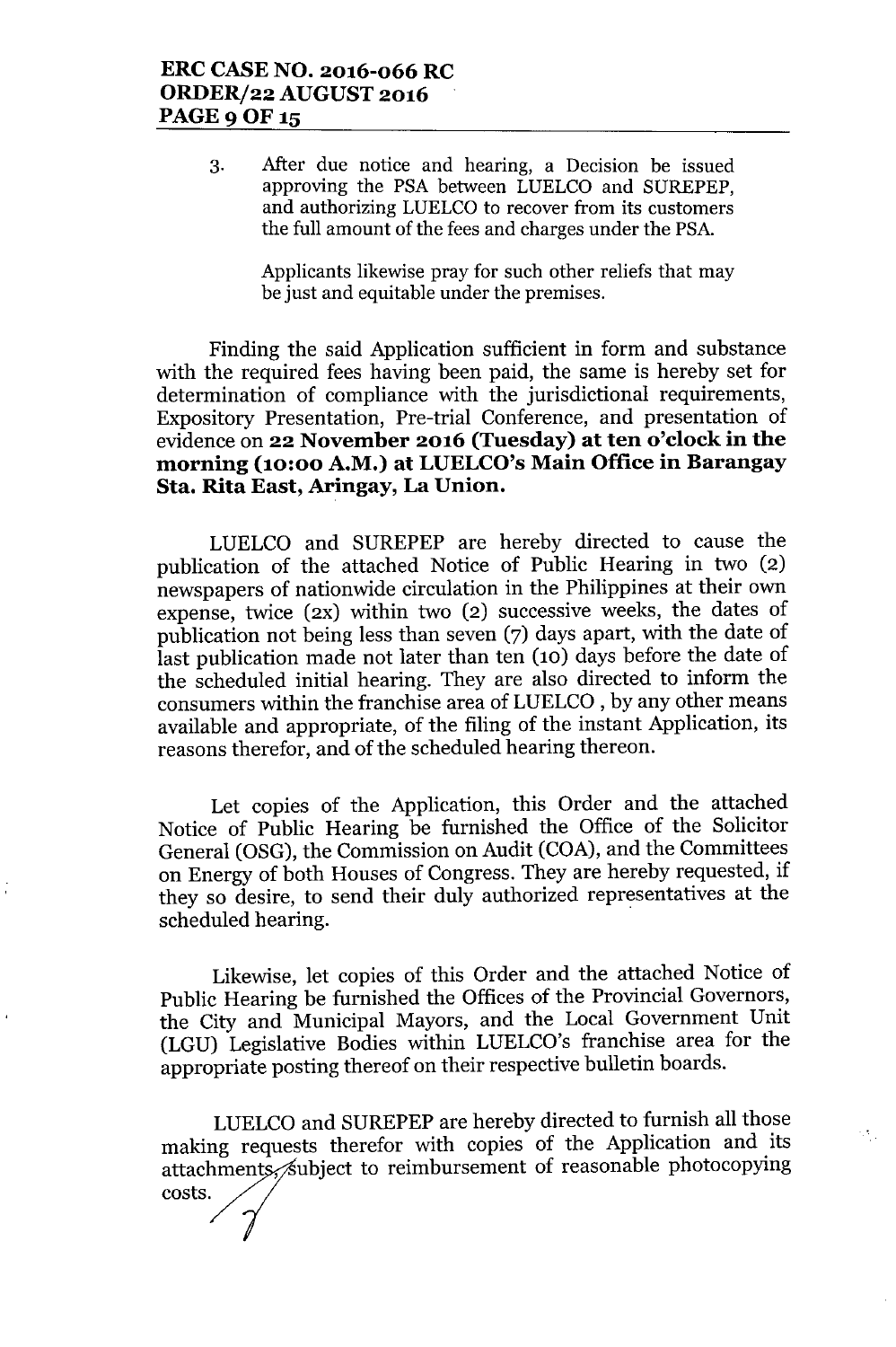## **ERC CASE NO. 2016-066 RC ORDERf22 AUGUST 2016 PAGE 10 OF 15**

On the date of the initial hearing and Pre-trial Conference, LUELCOand SUREPEP must submit to the Commission their written Compliance with the jurisdictional requirements attaching therewith, methodically arranged and duly marked, the evidence of the actual posting and publication of the Notice of Public Hearing consisting of certifications issued to that effect, signed by the aforementioned Governors, Mayors, and LGU Legislative Bodies, or their duly authorized representatives, bearing the seals of their offices, and the affidavit of the Editors or Business Managers of the newspapers where said Notice of Public Hearing were published, together with the complete issues of the said newspapers, and such other proofs of compliance with the requirements of the Commission.

LUELCO, SUREPEP, and all interested parties are directed to submit, at least five (5) days before the date of initial hearing and Pretrial Conference, their respective Pre-trial Briefs containing, among others:

- a) A summary of admitted facts and proposed stipulation of facts;
- b) The issues to be tried or resolved;
- c) The documents or exhibits to be presented, stating the purposes and proposed markings therefor; and
- d) The number and names of the witnesses, with their written testimonies in an individual affidavit form, to be attached to the Pre-trial Brief.

Failure of LUELCO and SUREPEP to submit the required Pretrial Brief and Judicial Affidavits of their witnesses within the prescribed period shall be a ground for cancellation of the scheduled hearing, and the resetting of which shall be six (6) months from said date of cancellation.

As part of the Pre-trial Conference, LUELCO and SUREPEP must also be prepared to make an Expository Presentation of their Application, aided by whatever communication medium they may deem appropriate for the purpose, in order to put in plain words and explain, for the benefit of the consumers and other concerned parties, what the Application is all about and the reasons and justifications being cited in support thereof.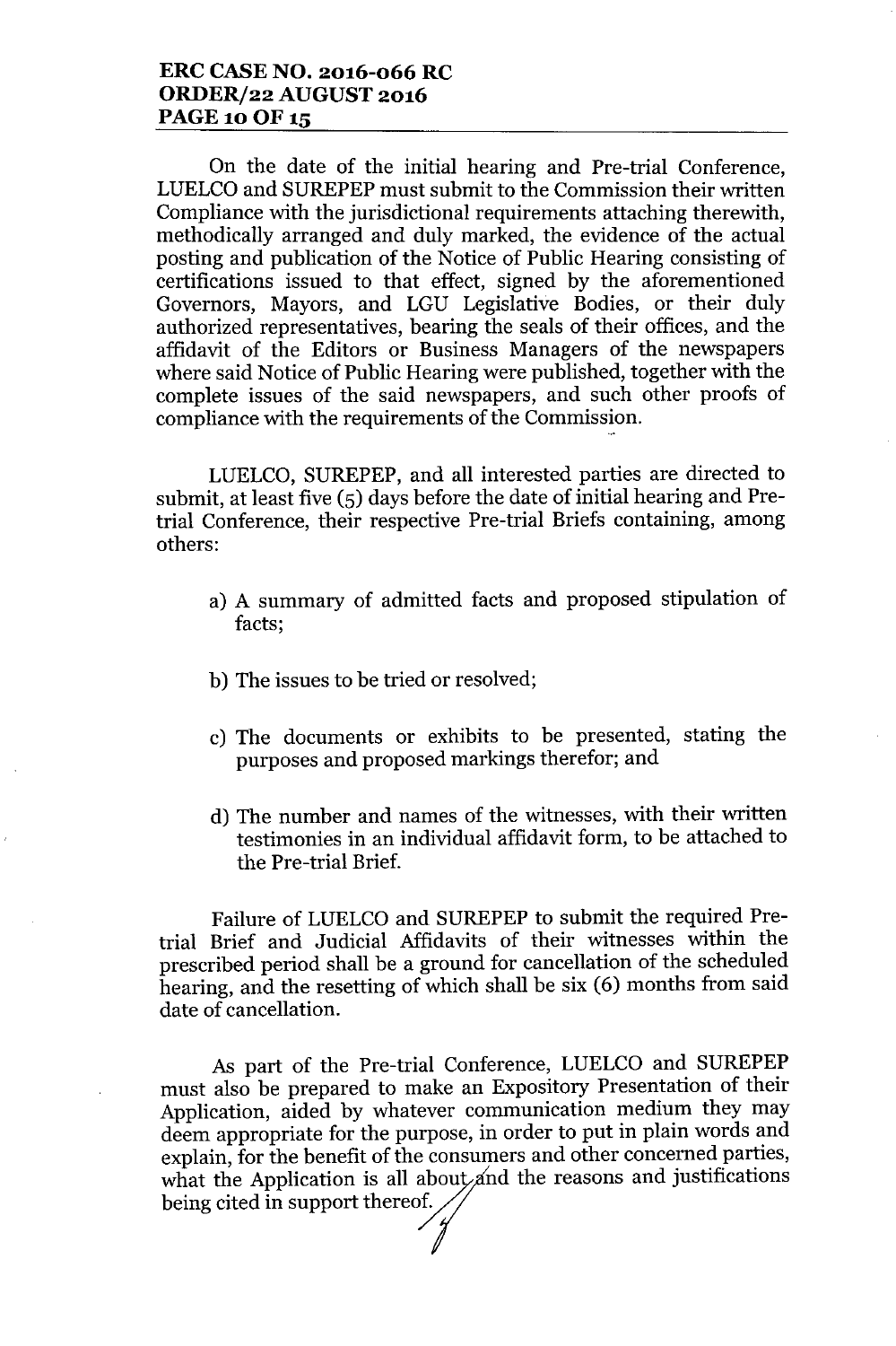## SO ORDERED.

Pasig City, 22 August 2016.

## FOR AND BY AUTHORITY OF THE COMMISSION:



 $\bar{z}$ 

 $\bar{z}$ 

 $LS: \overrightarrow{J}$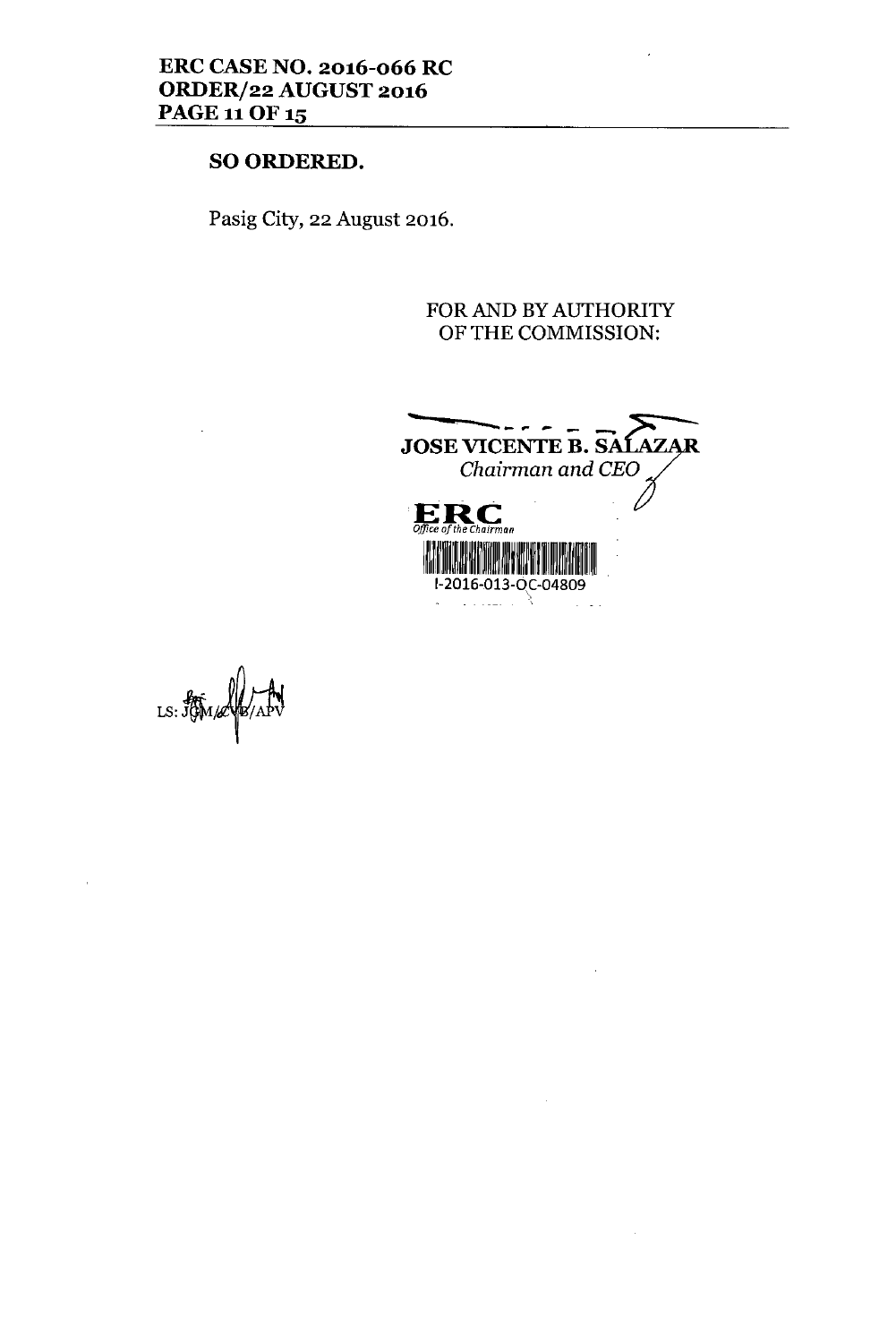## **ERC CASE NO. 2016-066 RC ORDERj22 AUGUST 2016 PAGE 12 OF 15**

#### **Copy furnished:**

- 1. **Atty. Nelson V. Evangelista** *Counsel for Applicants LUELCO and SUREPEP* Units 1609-1610, Tycoon Centre Pearl Drive, Ortigas Center, Pasig City 1605
- 2. **La Union Electric Cooperative, Inc.** Brgy. Sta. Rita East, Aringay, La Union
- 3. **SUREPEP, Inc.** Unit 602 OMM Citra Building, San Miguel Ave., Ortigas Center, Pasig City
- 4. **Office** of the **Solicitor General** 134 Amorsolo Street, Legaspi Village Makati City, Metro Manila
- 5. **Commission on Audit** Commonwealth Avenue Quezon City, Metro Manila
- 6. **Senate Committee on Energy** GSlS Building, Roxas Boulevard Pasay City, Metro Manila
- 7. **House Committee on Energy** Batasan Hills Quezon City, Metro Manila
- 8. **President Philippine Chamber of Commerce and Industry (PCCI)** McKinley Hill, Fort Bonifacio Taguig
- 9. **Office of the Provincial Governor** Province of La Union
- 10. **Office ofthe LGU Legislative Body** Province of La Union
- 11. **Office** of the **City Mayor** City of Pasig
- 12. **Office of the LGU Legislative Body** City of Pasig
- 13. **Office** of the **Municipal Mayor** Agoo, La Union
- 14. **Office** of the **LGU Legislative Body** Agoo, La Union
- 15. **Office of the Municipal Ma** Aringay, La Union / *y*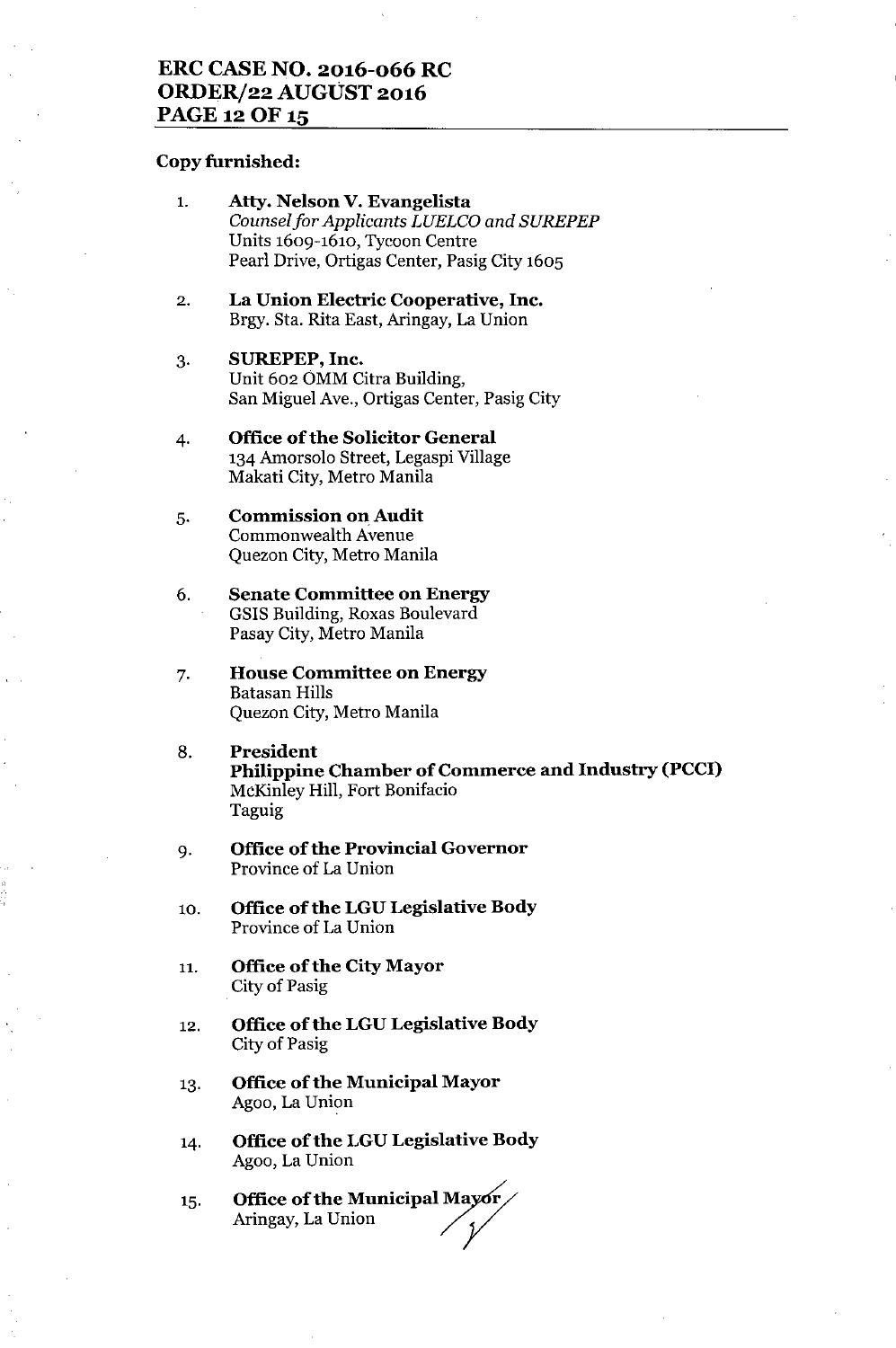## **ERC CASE NO. 2016-066 RC ORDER/22 AUGUST 2016** PAGE 13 OF 15

- 16. **Office** of the **LGU Legislative Body** Aringay, La Union
- 17. **Office** of the **Municipal Mayor** Bacnotan, La Union
- 18. **Office** of the **LGU Legislative Body** Bacnotan, La Union
- 19. **Office** of the **Municipal Mayor** Bagulin, La Union
- 20. **Office** of the **LGU Legislative Body** Bagulin, La Union
- 21. **Office** of the **Municipal Mayor** Balaoan, La Union
- 22. **Office** of the **LGU Legislative Body** Balaoan, La Union
- 23. **Office** of the **Municipal Mayor** Bangar, La Union
- 24. **Office** of the **LGU** Legislative Body Bangar, La Union
- 25. **Office** of the **Municipal Mayor** Bauang, La Union
- 26. **Office** of the **LGU Legislative Body** Bauang, La Union
- 27. **Office** of the **Municipal Mayor** Burgos, La Union
- 28. **Office** of the **LGU Legislative Body** Burgos, La Union
- 29. **Office** of the **Municipal Mayor** Caba, La Union
- 30. **Office** of the **LGU Legislative Body** Caba, La Union
- 31. **Office** of the **Municipal Mayor** Luna, La Union
- 32. **Office** of the **LGU Legislative Body** Luna, La Union
- 33. **Office of the Municipal Maye**<br>Naguilian, La Union */1*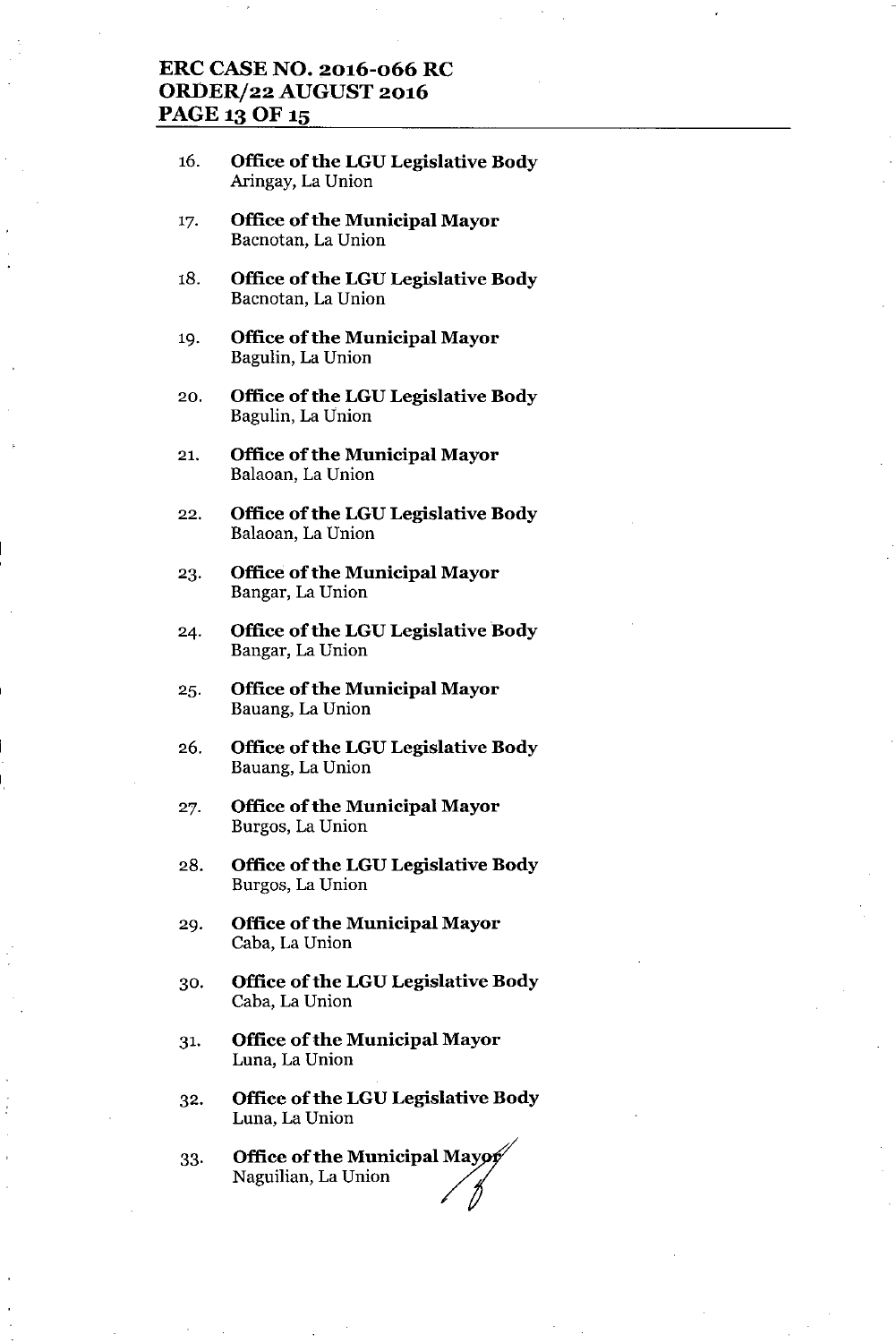## **ERC CASE NO. 2016-066 RC ORDER/22 AUGUST 2016** PAGE 14 OF 15

- 34. **Office** of the **LGU Legislative Body** Naguilian, La Union
- 35. **Office** of the **Municipal Mayor** Pugo, La Union
- 36. **Office** of the **LGU Legislative Body** Pugo, La Union
- 37. **Office** of the **Municipal Mayor** Rosario, La Union
- 38. **Office** of the **LGU Legislative Body** Rosario, La Union
- 39. **Office** of the **Municipal Mayor** Sto. Tomas, La Union
- 40. **Office** of the **LGU Legislative Body** Sto. Tomas, La Union
- 4l. **Office** of the **Municipal Mayor** Tubao, La Union
- 42. **Office** of the **LGU Legislative Body** Tubao, La Union
- 43. **Office** of the **Municipal Mayor** San Gabriel, La Union
- 44. **Office** of the **LGU Legislative Body** San Gabriel, La Union
- 45. **Office of the Municipal Mayor** San Juan, La Union
- 46. **Office** of the **LGU Legislative Body** San Juan, La Union
- 47. **Office** of the **Municipal Mayor** Santol, La Union
- 48. **Office ofthe LGU Legislative Body** Santol, La Union
- 49. **Office** of the **Municipal Mayor** Sudipen, La Union
- 50. **Office** of the **LGU Legislative Body** Sudipen, La Union
- 51. **Office of the Provincial Governor**<br>Province of Pangasinan